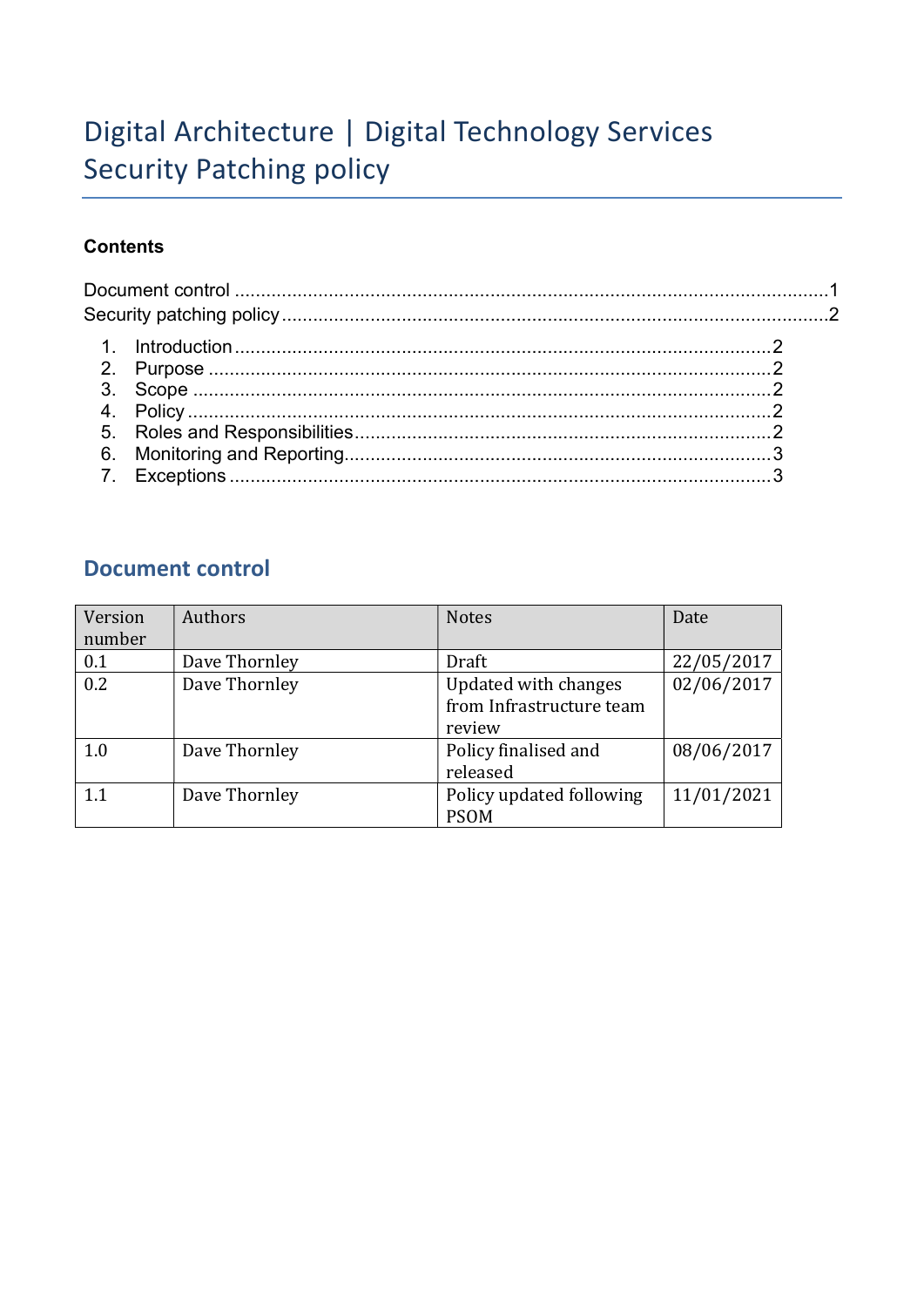## Security patching policy

### 1. Introduction

Sheffield Hallam University is responsible for ensuring the confidentiality, integrity, and availability its data and that of personal data stored on its systems. The University has an obligation to provide appropriate protection against malware threats, such as viruses, Trojans, and worms which could adversely affect the security of the system or its data stored on the system. Effective implementation of this policy will limit the exposure and effect of common malware threats to the systems within this scope.

#### 2. Purpose

This policy covers the deployment of security patches to Operating Systems and infrastructure applications such as web servers or databases used on managed University IT systems. It sets out why, how and when security patches will be deployed and how exceptions will be managed.

Patching is an essential process that provides a first line of defence against attacks. The deployment of patches causes some service disruption and risk and this policy aims to balance the risks and impact of patching with the need to keep up to date in an increasingly challenging technology environment.

This policy ensures that security patches and updates are applied across IT services to ensure the maximum protection from malware or attackers seeking to exploit known vulnerabilities in systems.

### 3. Scope

This policy applies to security updates that do not change the functionality of software or operating systems.

This policy covers the following IT equipment.

- Managed Desktop workstations on the University network
- Servers managed by DTS in University datacentres, cloud services or any other location.

This policy covers security patches released by manufacturers, primarily Microsoft, Red Hat, Adobe and Oracle however it should be applied to any security patches released for software in use in the University.

#### 4. Policy

Managed equipment in the University will be operated so that

- Only versions of software that are actively supported by the manufacturer are in use.
- Appropriate security patches can be identified and deployed to all equipment within 1 month of release.
- Patching does not lead to unnecessary risks or downtime of IT systems and services.
- Availability of patches will be reviewed at least monthly to identify any requiring action.

### 5. Roles and Responsibilities

The policy roles and responsibilities are